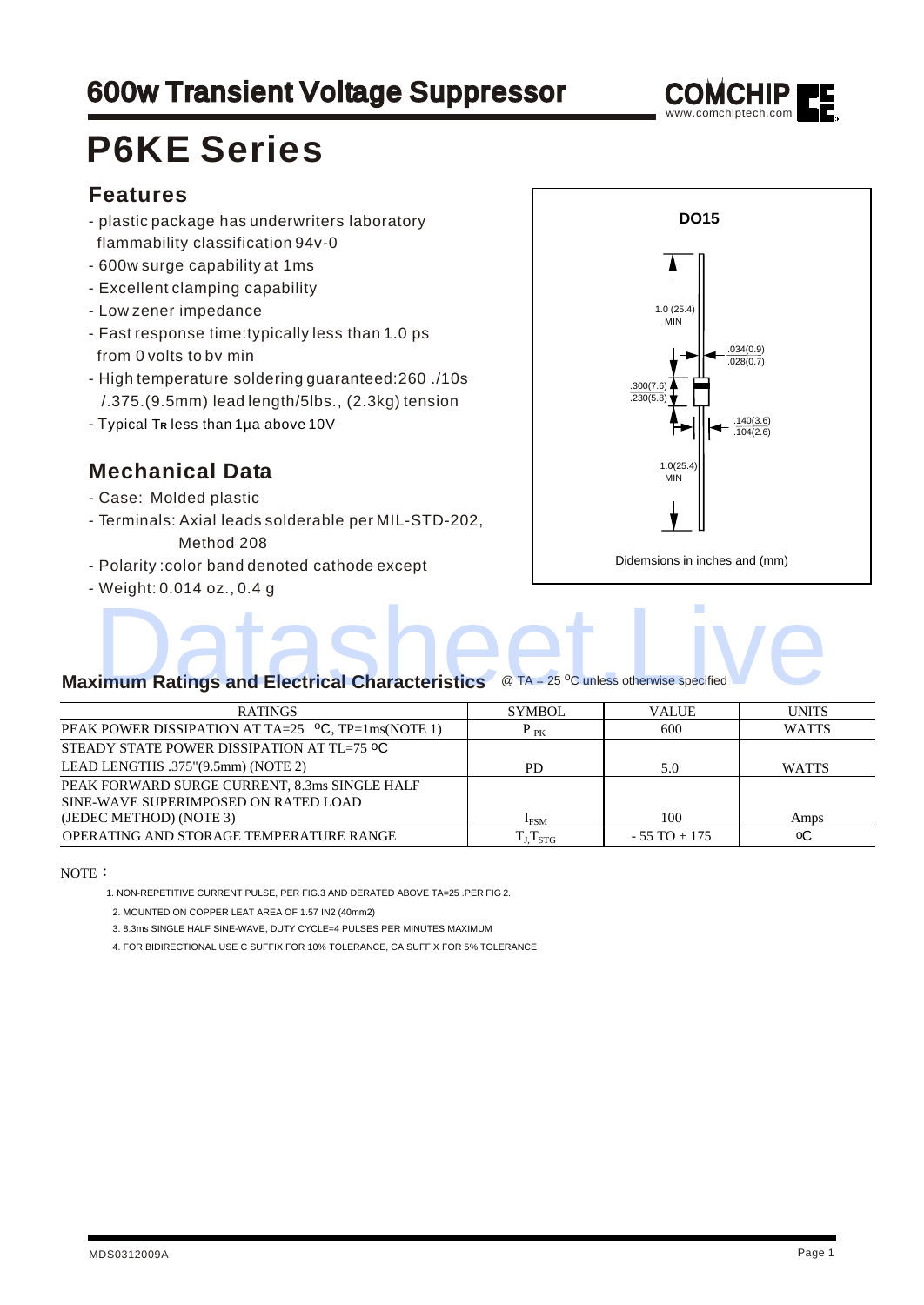## 600w Transient Voltage Suppressor



|                         | <b>BREAKDOWN VOLTAGE</b> |              | <b>WORKING</b> | <b>MAXIMUM</b>   | <b>MAXIMUM</b>   | <b>MAX</b>      | <b>MAXIMUM</b>     |                    |
|-------------------------|--------------------------|--------------|----------------|------------------|------------------|-----------------|--------------------|--------------------|
|                         | $B_{BR}(VOLTS)$          |              | <b>PEAK</b>    | <b>REVERSE</b>   | <b>REVERSE</b>   | <b>CLAMPING</b> | <b>TEMPERATURE</b> |                    |
| <b>DEVICE</b>           |                          |              | @IT            | <b>REVERSE</b>   | <b>LEAKAGE</b>   | <b>CURRENT</b>  | <b>VOLTAGE</b>     | <b>COEFFICIENT</b> |
|                         | MIN                      | <b>MAX</b>   | (mA)           | <b>VOLTAGE</b>   | AT $\rm V_{RWM}$ | $I_{\rm RSM}$   | $V_{RWM}$          | OF $\rm V_{BR}$    |
|                         |                          |              |                | $V_{RWM}(VOLTS)$ | $IR(\mu A)$      | (AMPS)          | (VOLTS)            | $(\%C)$            |
| P6KE6.8(C)              | 6.12                     | 7.48         | 10             | 5.50             | 1000             | 56              | 10.8               | 0.057              |
| P6KE6.8(C)A             | 6.45                     | 7.14         | 10             | 5.80             | 1000             | 57              | 10.5               | 0.057              |
| P6KE7.5(C)              | 6.75                     | 8.25         | 10             | 6.05             | 500              | 51              | 11.7               | 0.061              |
| P6KE7.5(C)A             | 7.13                     | 7.88         | 10             | 6.40             | 500              | 53              | 11.3               | 0.061              |
| P6KE8.2(C)              | 7.38                     | 9.02         | 10             | 6.63             | 200              | 48              | 12.5               | 0.065              |
| P6KE8.2(C)A             | 7.79                     | 8.61         | 10             | 7.02             | 200              | 50              | 12.1               | 0.065              |
| P6KE9.1(C)              | 8.19                     | 10.0         | 1.0            | 7.37             | 50               | 44              | 13.8               | 0.068              |
| P6KE9.1(C)A             | 8.65                     | 9.55         | $1.0\,$        | 7.78             | 50               | 45              | 13.4               | 0.068              |
| P6KE10(C)               | 9.00                     | 11.0         | $1.0\,$        | 8.10             | $10\,$           | 40              | 15.0               | 0.073              |
| $P6KE10(C)$ A           | 9.50                     | 10.5         | 1.0            | 8.55             | 10               | 41              | 14.5               | 0.073              |
| P6KE11(C)               | 9.90                     | 12.1         | $1.0\,$        | 8.92             | 5.0              | 37              | 16.2               | 0.075              |
| P6KE11(C)A              | 10.5                     | 11.6         | 1.0            | 9.40             | 5.0              | 38              | 15.6               | 0.075              |
| P6KE12(C)               | 10.8                     | 13.2         | $1.0\,$        | 9.72             | 5.0              | 35              | 17.3               | 0.078              |
| P6KE12(C)A              | 11.4                     | 12.6         | $1.0\,$        | 10.2             | 5.0              | 36              | 16.7               | 0.078              |
| P6KE13(C)               | 11.7                     | 14.3         | $1.0\,$        | 10.5             | 5.0              | 32              | 19.0               | 0.081              |
| P6KE13(C)A              | 12.4                     | 13.7         | $1.0\,$        | 11.1             | 5.0              | 33              | 18.2               | 0.081              |
| P6KE15(C)               | 13.5                     | 16.5         | 1.0            | 12.1             | 5.0              | 27              | 22.0               | 0.084              |
| P6KE15(C)A              | 14.3                     | 15.8         | 1.0            | 12.8             | 5.0              | $28\,$          | 21.2               | 0.084              |
| P6KE16(C)               | 14.4                     | 17.6         | $1.0\,$        | 12.9             | 5.0              | 26              | 23.5               | 0.086              |
| P6KE16(C)A              | 15.2                     | 16.8         | 1.0            | 13.6             | 5.0              | 27              | 22.5               | 0.086              |
| <b>P6KE18(C)</b>        | 16.2                     | 19.8         | 1.0            | 14.5             | 5.0              | 23              | 26.5               | 0.088              |
| P6KE18(C)A              | 17.1                     | 18.9         | 1.0            | 15.3             | 5.0              | 24              | 25.2               | 0.088              |
| P6KE20(C)               | 18.0                     | 22.0         | 1.0            | 16.2             | 5.0              | 21              | 29.1               | 0.090              |
| P6KE20(C)A              | 19.0                     | 21.0         | 1.0            | 17.1             | 5.0              | 22              | 27.7               | 0.090              |
| P6KE22(C)               | 19.8                     | 24.2         | $1.0\,$        | 17.8             | 5.0              | 19              | 31.9               | 0.092              |
| P6KE22(C)A              | 20.9                     | 23.1         | 1.0            | 18.8             | 5.0              | 20              | 30.6               | 0.092              |
| P6KE24(C)               | 21.6                     | 26.4         | $1.0\,$        | 19.4             | 5.0              | 17              | 34.7               | 0.094<br>0.094     |
| P6KE24(C)A<br>P6KE27(C) | 22.8<br>24.3             | 25.2<br>29.7 | $1.0\,$<br>1.0 | 20.5<br>21.8     | 5.0<br>5.0       | 18<br>15        | 33.2<br>39.1       | 0.096              |
| P6KE27(C)A              | 25.7                     | 28.4         | $1.0\,$        | 23.1             | 5.0              | 16              | 37.5               | 0.096              |
| P6KE30(C)               | 27.0                     | 33.0         | 1.0            | 24.3             | 5.0              | 14              | 43.5               | 0.097              |
| P6KE30(C)A              | 28.5                     | 31.5         | 1.0            | 25.6             | 5.0              | 14.4            | 41.4               | 0.097              |
| P6KE33(C)               | 29.7                     | 36.3         | 1.0            | 26.8             | 5.0              | 12.6            | 47.7               | 0.098              |
| P6KE33(C)A              | 31.4                     | 34.7         | 1.0            | 28.2             | 5.0              | 13.2            | 45.7               | 0.098              |
| P6KE36(C)               | 32.4                     | 39.6         | $1.0\,$        | 29.1             | 5.0              | 11.6            | 52.0               | 0.099              |
| P6KE36(C)A              | 34.2                     | 37.8         | 1.0            | 30.8             | 5.0              | 12.0            | 49.9               | 0.099              |
| P6KE39(C)               | 35.1                     | 42.9         | 1.0            | 31.6             | 5.0              | $10.6\,$        | 56.4               | 0.100              |
| P6KE39(C)A              | 37.1                     | 41.0         | 1.0            | 33.3             | 5.0              | 11.2            | 53.9               | 0.100              |
| P6KE43(C)               | 38.7                     | 47.3         | $1.0\,$        | 34.8             | 5.0              | 9.6             | 61.9               | 0.101              |
| P6KE43(C)A              | 40.9                     | 45.2         | 1.0            | 36.8             | 5.0              | 10.1            | 59.3               | 0.101              |
| <b>P6KE47(C)</b>        | 42.3                     | 51.7         | 1.0            | 38.1             | 5.0              | 8.9             | 67.8               | 0.101              |
| P6KE47(C)A              | 44.7                     | 49.4         | 1.0            | 40.2             | 5.0              | 9.3             | 64.8               | 0.101              |
| P6KE51(C)               | 45.9                     | 56.1         | 1.0            | 41.3             | 5.0              | 8.2             | 73.5               | 0.102              |
| P6KE51(C)A              | 48.5                     | 53.6         | 1.0            | 43.6             | 5.0              | 8.6             | 70.1               | 0.102              |
| P6KE56(C)               | 50.4                     | 61.6         | 1.0            | 45.4             | 5.0              | 7.4             | 80.5               | 0.103              |
| P6KE56(C)A              | 53.2                     | 58.8         | $1.0\,$        | 47.8             | 5.0              | $7.8\,$         | 77.0               | 0.103              |
| P6KE62(C)               | 55.8                     | 68.2         | 1.0            | 50.2             | 5.0              | 6.8             | 89.0               | 0.104              |
| P6KE62(C)A              | 58.9                     | 65.1         | 1.0            | 53.0             | 5.0              | 7.1             | 85.0               | 0.104              |
| P6KE68(C)               | 61.2                     | 74.8         | $1.0\,$        | 55.1             | 5.0              | 6.1             | 98.0               | 0.104              |
| P6KE68(C)A              | 64.6                     | 71.4         | 1.0            | 58.1             | 5.0              | 6.5             | 92.0               | 01.04              |
| P6KE75(C)               | 67.5                     | 82.5         | 1.0            | 60.7             | 5.0              | 5.5             | 108.0              | 0.105              |
| P6KE75(C)A              | 71.3                     | 78.8         | 1.0            | 64.1             | 5.0              | 5.8             | 103.0              | 0.105              |
| <b>P6KE82(C)</b>        | 73.8                     | 90.2         | 1.0            | 66.4             | 5.0              | 5.1             | 118.0              | 0.105              |
| P6KE82(C)A              | 77.9                     | 86.1         | 1.0            | 70.1             | 5.0              | 5.3             | 113.0              | 0.105              |
| P6KE91(C)               | 81.9                     | 100.0        | 1.0            | 73.7             | 5.0              | 4.5             | 131.8              | 0.106              |
| P6KE91(C)A              | 86.5                     | 95.50        | 1.0            | 77.8             | 5.0              | 4.8             | 125.0              | 0.106              |
| P6KE100(C)              | 90.0                     | 110.0        | 1.0            | 81.0             | 5.0              | 4.2             | 144.0.             | 0.106              |
| $P6KE100(C)$ A          | 95.0                     | 105.0        | $1.0\,$        | 85.5             | 5.0              | 4.4             | 137.0              | 0.106              |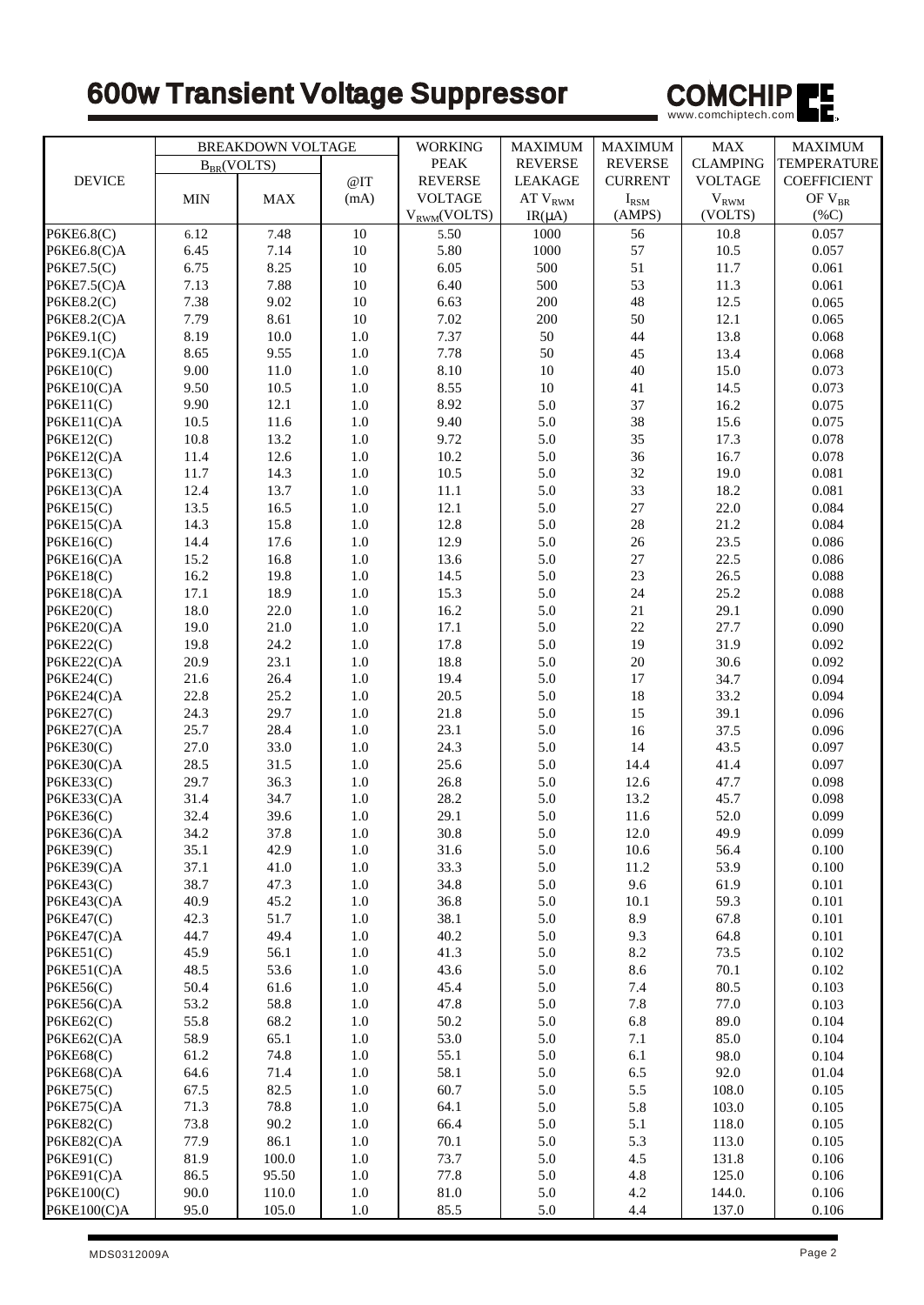

|                | <b>BREAKDOWN VOLTAGE</b> |       | <b>WORKING</b> | <b>MAXIMUM</b>   | <b>MAXIMUM</b> | ${\rm MAX}$    | <b>MAXIMUM</b>      |                    |
|----------------|--------------------------|-------|----------------|------------------|----------------|----------------|---------------------|--------------------|
|                | $B_{BR}(VOLTS)$          |       |                | <b>PEAK</b>      | <b>REVERSE</b> | <b>REVERSE</b> | <b>CLAMPING</b>     | TEMPERATURE        |
| <b>DEVICE</b>  |                          |       | @IT            | <b>REVERSE</b>   | <b>LEAKAGE</b> | <b>CURRENT</b> | <b>VOLTAGE</b>      | <b>COEFFICIENT</b> |
|                | <b>MIN</b>               | MAX   | (mA)           | <b>VOLTAGE</b>   | $AT\ V_{RWM}$  | $I_{\rm RSM}$  | $\rm{V}_{\rm{RWM}}$ | OF $\rm V_{RR}$    |
|                |                          |       |                | $V_{RWM}(VOLTS)$ | $IR(\mu A)$    | (AMPS)         | (VOLTS)             | $(\%C)$            |
| P6KE110(C)     | 99.0                     | 121.0 | $1.0\,$        | 89.2             | 5.0            | 3.8            | 158.0               | 0.107              |
| P6KE110(C)A    | 105.0                    | 116.0 | 1.0            | 94.0             | 5.0            | 4.0            | 152.0               | 0.107              |
| P6KE120(C)     | 108.0                    | 132.0 | $1.0\,$        | 97.2             | 5.0            | $3.5\,$        | 173.0               | 0.107              |
| P6KE120(C)A    | 114.0                    | 126.0 | 1.0            | 102.0            | 5.0            | 3.6            | 165.0               | 0.107              |
| P6KE130(C)     | 117.0                    | 143.0 | 1.0            | 105.0            | 5.0            | 3.2            | 187.0               | 0.107              |
| P6KE130(C)A    | 124.0                    | 137.0 | 1.0            | 111.0            | 5.0            | 3.3            | 179.0               | 0.107              |
| P6KE150(C)     | 135.0                    | 165.0 | 1.0            | 121.0            | 5.0            | 2.8            | 215.0               | 0.108              |
| $P6KE150(C)$ A | 143.0                    | 158.0 | 1.0            | 128.0            | 5.0            | 2.9            | 207.0               | 0.108              |
| P6KE160(C)     | 144.0                    | 176.0 | 1.0            | 130.0            | 5.0            | 2.6            | 230.0               | 0.108              |
| P6KE160(C)A    | 152.0                    | 168.0 | $1.0\,$        | 136.0            | 5.0            | 2.7            | 219.0               | 0.108              |
| P6KE170(C)     | 153.0                    | 187.0 | 1.0            | 138.0            | 5.0            | 2.5            | 244.0               | 0.108              |
| $P6KE170(C)$ A | 162.0                    | 179.0 | 1.0            | 145.0            | 5.0            | 2.6            | 234.0               | 0.108              |
| P6KE180(C)     | 162.0                    | 198.0 | 1.0            | 146.0            | 5.0            | 2.3            | 258.0               | 0.108              |
| $P6KE180(C)$ A | 171.0                    | 189.0 | 1.0            | 154.0            | 5.0            | 2.4            | 246.0               | 0.108              |
| P6KE200(C)     | 180.0                    | 220.0 | 1.0            | 162.0            | 5.0            | 2.1            | 287.0               | 0.108              |
| P6KE200(C)A    | 190.0                    | 210.0 | 1.0            | 171.0            | 5.0            | 2.2            | 274.0               | 0.108              |
| P6KE220(C)     | 198.0                    | 242.0 | 1.0            | 175.0            | 5.0            | 1.75           | 344.0               | 0.108              |
| $P6KE220(C)$ A | 209.0                    | 231.0 | $1.0\,$        | 185.0            | 5.0            | 1.83           | 328.0               | 0.108              |
| P6KE250(C)     | 225.0                    | 275.0 | 1.0            | 202.0            | 5.0            | 1.67           | 360.0               | 0.110              |
| $P6KE250(C)$ A | 237.0                    | 263.0 | 1.0            | 214.0            | 5.0            | 1.75           | 344.0               | 0.110              |
| P6KE300(C)     | 270.0                    | 330.0 | $1.0\,$        | 243.0            | 5.0            | 1.4            | 430.0               | 0.110              |
| P6KE300(C)A    | 285.0                    | 315.0 | 1.0            | 256.0            | 5.0            | 1.45           | 414.0               | 0.110              |
| P6KE350(C)     | 315.0                    | 385.0 | 1.0            | 284.0            | 5.0            | 1.2            | 504.0               | 0.110              |
| P6KE350(C)A    | 332.0                    | 368.0 | 1.0            | 300.0            | 5.0            | 1.25           | 482.0               | 0.110              |
| P6KE400(C)     | 360.0                    | 440.0 | 1.0            | 324.0            | 5.0            | 1.05           | 574.0               | 0.110              |
| P6KE400(C)A    | 380.0                    | 420.0 | 1.0            | 342.0            | 5.0            | 1.1            | 548.0               | 0.110              |
| P6KE440(C)     | 396.0                    | 484.0 | 1.0            | 356.0            | 5.0            | 0.95           | 630.0               | 0.113              |
| P6KE440(C)A    | 418.0                    | 462.0 | 1.0            | 376.0            | 5.0            | 1.00           | 600.0               | 0.113              |

NOTES:

1.  $V_{BR}$  MEASURED AFTER  $I_T$  APPLIED FOR 300  $\mu S$ , $I_T$ =SQUARE WAVE PULSE OR EQUIVALENT

2. SURGE CURRENT WAVEFORM PER FIGURE 3 AND DERATED PER FIGUE 2.

3.  $V_F$ =3.5V AT I<sub>F</sub>=50A (P6KE6.8 THRU P6KE91A)

 $V_F$ =5.0V AT I<sub>F</sub>=50A (P6KE100 THRU P6KE440A) ON 1/2 SQUARE OR EQUIVALENT SINE WAVE. PW=8.3ms, DUTY CYCLE=4 PULSES PER MINUTE MXIMUM

4. FOR BIPOLAR TYPES HAVING  $V_{RWM}$  OF 10 VOLTS AND UNDER, THE  $I_R$  LIMIT IS DOUBLED